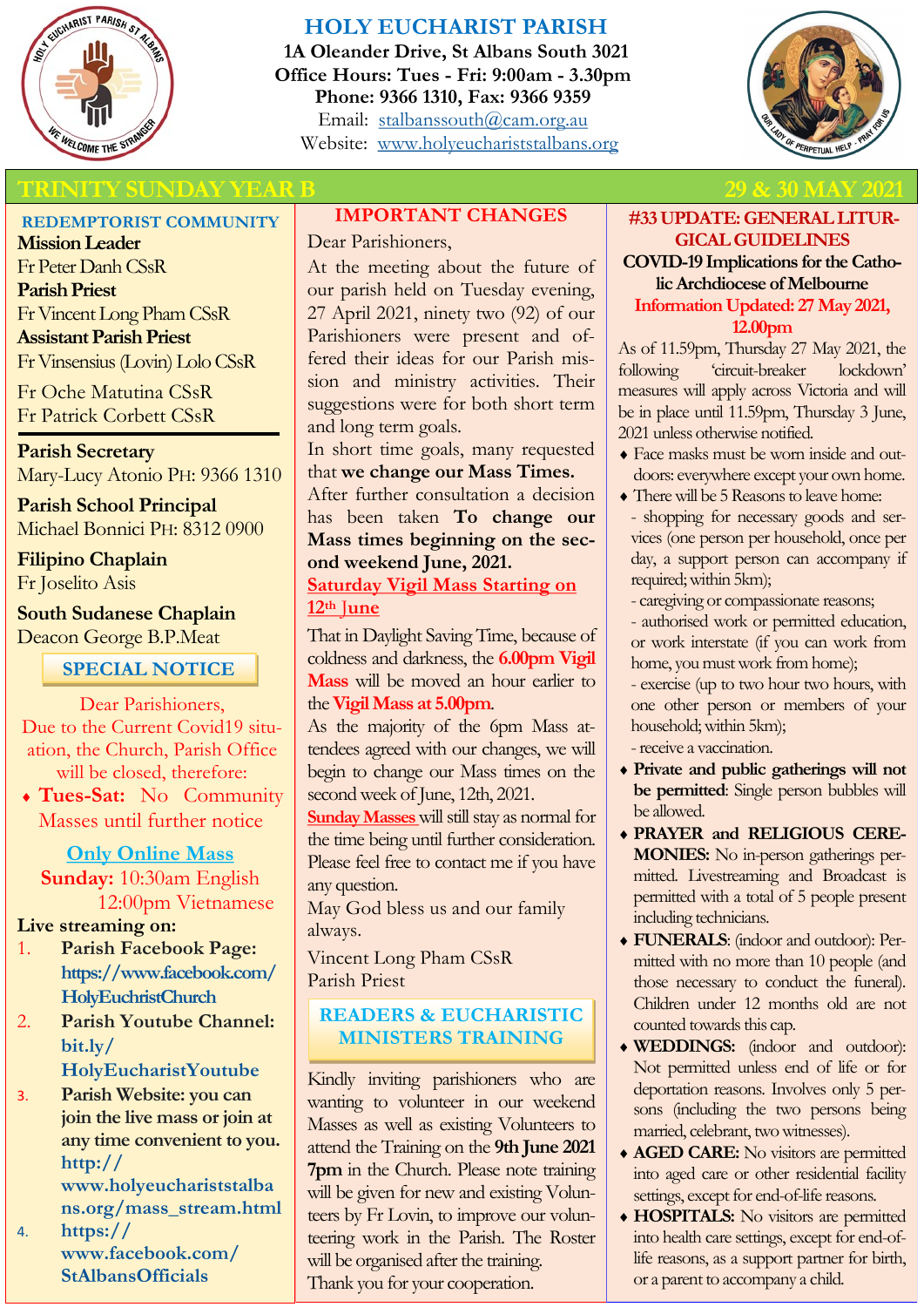## **THE LIVING WORD**

### **First reading Deuteronomy 4:32-34,39-40**

#### *The Lord is God indeed: he and no other*

Moses said to the people: 'Put this question to the ages that are past, that went before you, from the time God created man on earth: Was there ever a word so majestic, from one end of heaven to the other? Was anything ever heard? Did ever a people hear the voice of the living God speaking from the heart of the fire, as you heard it, and remain alive? Has any god ventured to take to himself one nation from the midst of another by ordeals, signs, wonders, war with mighty hand and outstretched arm, by fearsome terrors – all this that the Lord your God did for you before your eyes in Egypt?

'Understand this today, therefore, and take it to heart: the Lord is God indeed, in heaven above as on earth beneath, he and no other. Keep his laws and commandments as I give them to you today, so that you and your children may prosper and live long in the land that the Lord your God gives you for ever.'

#### **Responsorial Psalm Ps. 32(33):4-6,9,18-20,22**

**Happy the people the Lord has chosen to be his own.** For the word of the Lord is faithful and all his works to be trusted. The Lord loves justice and right and fills the earth with his love.

**Happy the people the Lord has chosen to be his own.** By his word the heavens were made, by the breath of his mouth all the stars. He spoke; and it came to be. He commanded; it sprang into being.

**Happy the people the Lord has chosen to be his own.** The Lord looks on those who revere him, on those who hope in his love, to rescue their souls from death, to keep them alive in famine.

**Happy the people the Lord has chosen to be his own.** Our soul is waiting for the Lord. The Lord is our help and our shield. May your love be upon us, O Lord, as we place all our hope in you.

### **Happy the people the Lord has chosen to be his own.**

### **Second reading Romans 8:14-17**

#### *The Spirit himself and our spirit bear united witness that we are children of God*

Everyone moved by the Spirit is a son of God. The spirit you received is not the spirit of slaves bringing fear into your lives again; it is the spirit of sons, and it makes us cry out, 'Abba, Father!' The Spirit himself and our spirit bear united witness that we are children of God. And if we are children we are heirs as well: heirs of God and co-heirs with Christ, sharing his sufferings so as to share his glory.

#### **Gospel Acclamation cf Revelation 1:8**

Alleluia, alleluia! Glory to the Father, the Son, and the Holy Spirit: to God who is, who was, and who is to come. Alleluia!

## **Gospel Matthew 28:16-20**

### *Go and make disciples of all nations*

The eleven disciples set out for Galilee, to the mountain where Jesus had arranged to meet them. When they saw him they fell down before him, though some hesitated. Jesus came up and spoke to them. He said, 'All authority in heaven and on earth has been given to me. Go, therefore, make disciples of all the nations; baptise them in the name of the Father and of the Son and of the Holy Spirit, and teach them to observe all the commands I gave you. And know that I am with you always; yes, to the end of time.'

## **REFLECTION ON THE GOSPEL**

Trinity Sunday celebrates the core Christian conviction that God is a communion of relational love. For the people of Israel, no other god could compare with their God whom they knew as both creator and liberator and whom they experienced as intimately involved in every aspect of their history and of their day-today lives. In a world of many gods, the assertion found in today's first reading from Deuteronomy that there is "no other god" was an enormous claim to make. God's sustaining and liberating presence brought with it serious responsibilities: keeping God's commandments grounded the people of Israel and their descendants in the life of their God.

The earliest Christians inherited the Jewish belief in one God. At the same time, Christians expressed their faith in distinctively Trinitarian language. Over the first six centuries of the Christian era, the belief that God is a communion of love was to develop into the doctrine of the Trinity, a teaching that is at the heart of Christian faith. The word Trinity is not used in the Christian Scriptures. In fact, it was not until the Council of Constantinople in 381CE that the doctrine of the Trinity was set out in the creed, and not until the Second Council of Constantinople in 551CE that the word "Trinity" was actually used of the Triune God.

Today's gospel reading brings Matthew's gospel to a close. Jesus commands his disciples to make disciples of all peoples and to baptize in the name of the Trinity. At the beginning of this gospel, Jesus is named Emmanuel, "God with us". With Jesus' final assurance, "know that I am with you always", we find ourselves gathered into the very life of God. Perichoresis, a Greek term suggestive of a cyclical movement or of figures interweaving, is one of the earliest and probably one of the most striking images or metaphors used to explain the Trinity. The life that is in God is understood, in this image, as a totally harmonious movement of equals. The wonder is that we are gathered into this movement. As St. Paul reminds us in today's reading from his letter to the community in Rome, God is not a distant God, but rather a God whose Spirit draws us, as "joint heirs with Christ", into God's own life of love and relationship. Trinity Sunday is the day we set aside to celebrate the mystery of God and the nearness of God who invites us into the dynamic cycle of life and love, a cycle that reaches out beyond the human community and embraces the entire cosmos. As we make the sign of the cross, a symbolic action with a two millennia history (from 2nd Century CE), we might become more and more attentive to the wonder of the divine life that dwells in us and in whom we are privileged to dwell.

#### **By Veronica Lawson RSM**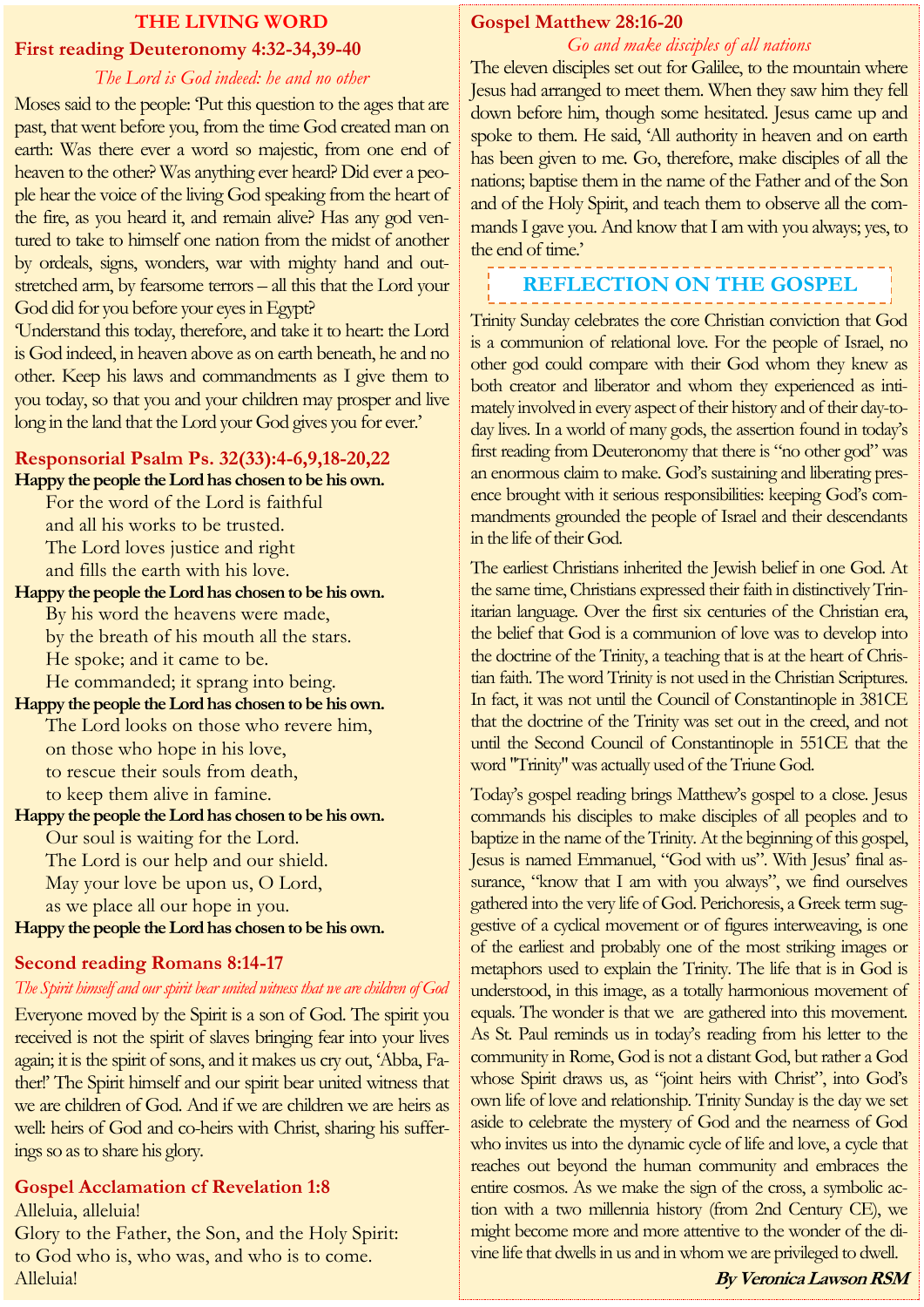### **Take The Way Of The Gospel RE-IMAGINING OUR LOCAL CHURCH AS MISSION COMMUNITIES**

### **A Pastoral Letter from Archbishop Peter A Comensoli Pentecost 2021**

AT PENTECOST, the Spirit of the Risen Lord came among the household of disciples gathered in prayer, filling them with Gospel power, and sending them out on mission as the Church of Jesus Christ. On that day, the Holy Spirit gave the disciples new eyes and ears, and a fresh heart to form the family of the Church, and to proclaim the Kingdom of God to all nations.

On this great feast of Pentecost, I warmly welcome you home! After many long months we are finally opening our doors more fully, and it is time we return to gather as God's people – to worship together, to pray together and to prepare our lives to go out in mission together. And I write to you today – God's family of the Archdiocese of Melbourne – to invite you into a new conversation about our common mission for the years ahead.

To begin this conversation, I called two meetings over the past month – one with all the clergy of the Archdiocese and the other with lay representatives from each of our 209 parishes. These initial meetings had one purpose in mind: to open up the question as to how our local Church in Melbourne might best be organised into the future, such that:

- The mission of the Gospel is at the heart of our life, worship and outreach;
- Local faith communities are arranged to allow for them to flourish;
- Our faith communities be effectively resourced spiritually, ministerially and materially.

When I was appointed to Melbourne nearly three years ago, I saw a great need for us to find new and life-giving ground in which to plant the seeds of the Gospel. For decades, the clergy and faithful of Melbourne have been exploring ways to bring about a reframing of the local Church to become more vital for God's people. The challenges, wounds and disruptions of recent years, coupled with the life-changing reality of the COVID pandemic, have opened my own eyes, ears and heart to recognise that our present way of doing things needs to be re-imagined in the face of the changing circumstances in which we live.

But what might this look like?

In discerning this question, I have drawn insight from the first Archbishop of Melbourne, James Gold. When he came to Victoria in 1848, he did not set about arranging the Archdiocese into parishes, but instead established Missions into various localities. Each Mission comprised a family of local faith communities, gathered around a shared life of faith, worship and outreach. These Missions would then grow within them more local communities as the need arose. Each Mission comprised a family of local faith communities, gathered around a shared life of faith, worship and outreach. These Missions would then grow within them more local communities as the need arose.

Each Mission comprised a family of local faith communities, gathered around a shared life of faith, worship and outreach.

When the day of Pentecost had come, the [disciples] were all together in one place. And suddenly from heaven there came a sound like



the rush of a violent wind, and it filled the entire house where they were sitting. Acts 2:1-3

It is a renewal of this vision for today that I want to explore with you over the coming months and years, so that we might walk together towards a more energised purpose for our local Church in the light of Pentecost. This will be a journey that will take time and effort, and we will need to take it together.

Our local Church, in all its vast spread, is wonderfully rich and varied in its many realities – be they parishes, language communities, or faith movements. But it is also true that our accompaniment and nurturing of these realities could, and should, be more life-giving. It falls to us to take on this task as Christ's disciples today.

Let me describe this task ahead by way of asking three questions:

- Where might be the local Missions of our Archdiocese today?
- Which parishes might organically fit together to form a family of communities?
- How might we better resource these Missions spiritually, ministerially and materially?

Why should we be doing this? The Way of the Gospel – the path of missionary discipleship – has always been adapted by every generation to fit the local circumstances. How this is arranged has varied according to time and place. Now is our time; here is our place. As Pope Francis has been reminding us, we must be open to change if renewal is to be possible, and sometimes new structures are required for apostolic spirit to gain momentum.

Our parishes will remain at the heart of the gathering of God's people locally, but we need to adapt the way we resource our local communities, including the placement of clergy, catechists and other lay leaders, to form Missions that comprise a family of faith communities.

My letter to you today is simply an introduction to this task. This is the beginning of a way of thinking and acting that will involve us all – bishops, clergy and laity. It will be a journey of listening and learning, and walking together. Bring it to prayer; begin to talk with one another; open your hearts to where the Lord is calling us; reach out to your neighbours in faith.

More information will be made available soon, so the steps of discernment and consultation are readily available for everyone. I would like to note though that this is a period of growing and learning, not of haste. It is not about change overnight, it is not about parish closures or amalgamations, but a reframing of our thinking, and a resourcing of where our current need is, not where it was, in order to bring renewed life.

As the disciples gathered on that first Pentecost, might we now start this journey in prayer – together. Let us open ourselves to Christ Jesus with a new depth of trust and conviction in his guiding hand, so that we may discern our journey with compassionate and humble hearts and come to know the Spirit moving within and amongst us, and so be transformed.

Come, Holy Spirit, fill the hearts of your faithful, and enkindle in us the fire of your love. Send forth your Spirit and we shall be created, and you shall renew the face of the earth. Holy Mary, Mother of Church, pray for us.

Most Rev Peter A Comensoli Archbishop of Melbourne

Ŵ